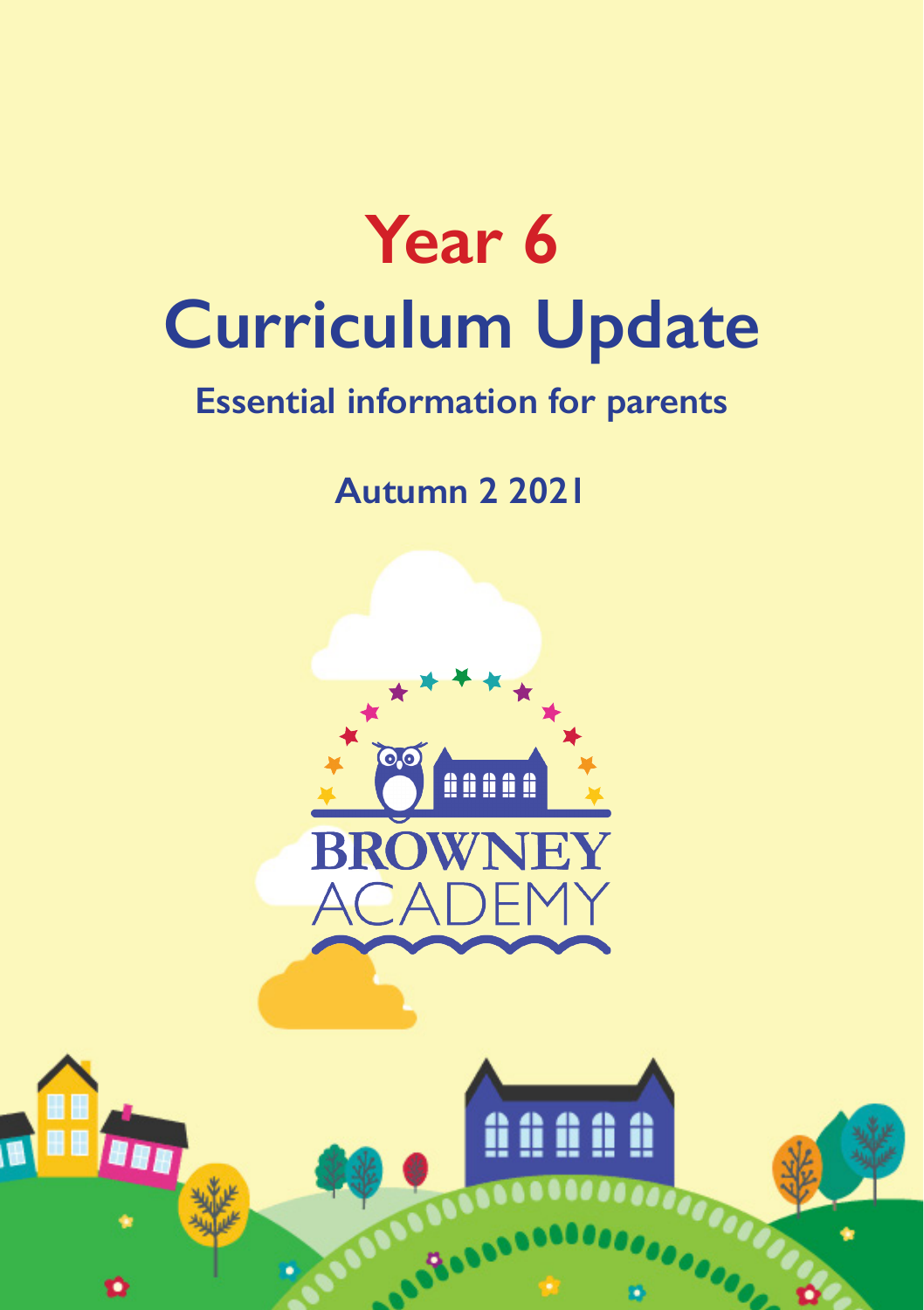#### **History**

This half term, children will continue to learn about Africa past and present and the development of the slave trade. It also explores Britain's role in the transatlantic slave trade, the causes and consequences of the European colonisation of Africa and the worldwide communities that make up the African diaspora.

### Geography

Continuing our geography project, children will become experts on the humanitarian crisis which is climate change, its causes, and its impact on a range of biomes across our planet.

In our fieldwork project, children will analyse data and carry out fieldwork to find out about local road safety. They study patterns of human settlements and carry out an enquiry to describe local settlement patterns.

# Science

This term's work builds on the children's learning from the Year 3 Rocks unit as well as the Animals including Humans and Living Things and their Habitats units.

Children will learn about variation and adaptation. They will be able to explore how both Charles Darwin and Alfred Wallace separately developed their theories of evolution. They will examine the scientific evidence from plants and animals that has been gathered to support the theory of evolution.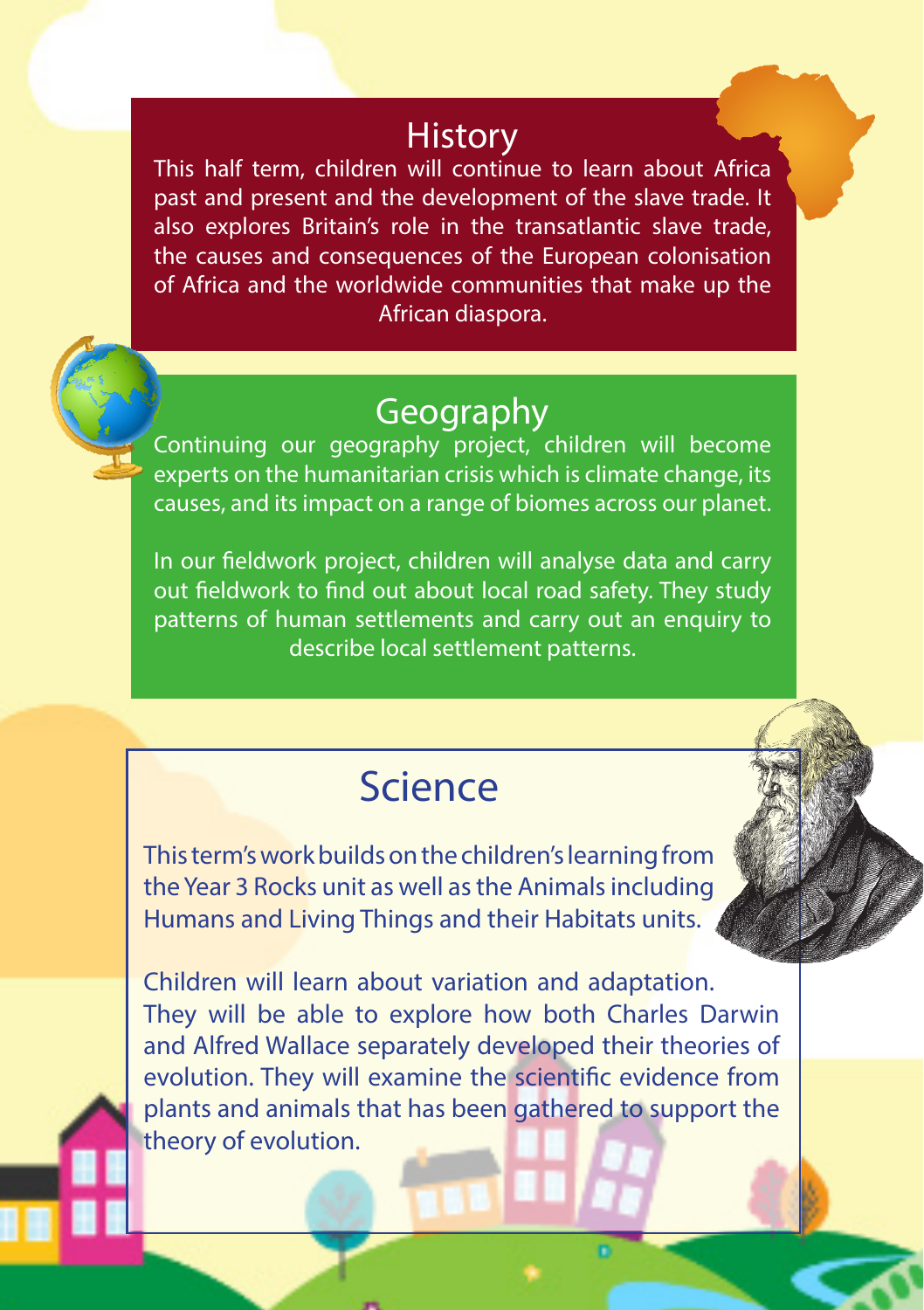

## **Maths**

#### **Fractions**

 In this unit, children will work on adding, subtracting, multiplying, and dividing fractions. Children will begin by simplifying fractions and move on to comparing and ordering fractions.

Following this, they then begin to add and subtract fractions with different denominators, including mixed numbers.

#### Decimals

To begin with, pupils will read and write decimals, write fractions as decimals, multiply decimals, and divide decimals including by 2-digit numbers.

We will also continue to revise a range of arithmetic objectives through our maths work.

#### P<sub>F</sub>

We are lucky to be working with professional sports coaches in P.E., and will be enjoying as many outdoor activities as possible this half term.

It is advised that parents read with their children at least four times a week. Reading records are checked every Thursday, and it is children's repsonsibility to ensure that these are in school on time. Please get in touch if you have any queries regarding home reading.